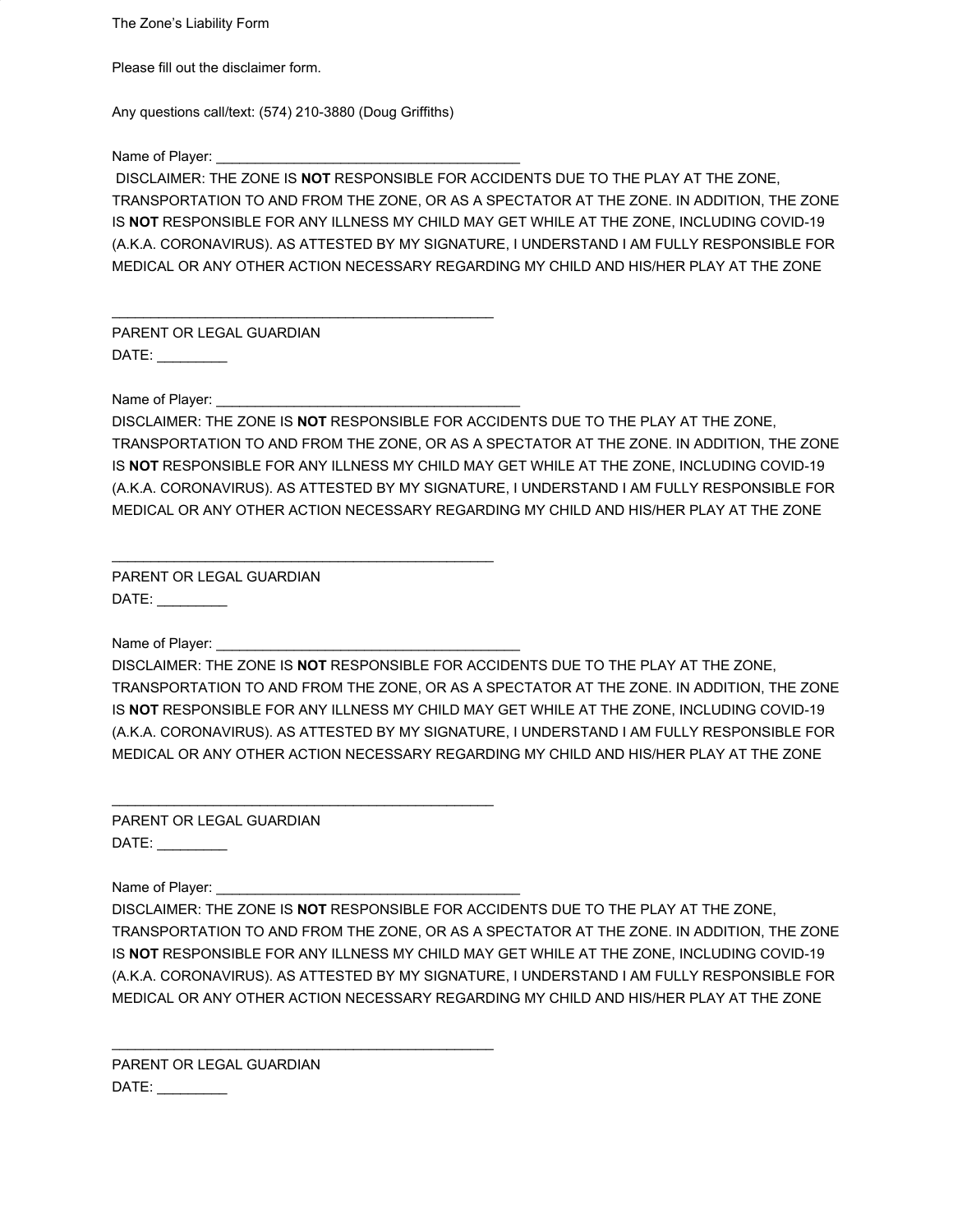Name of Player:

DISCLAIMER: THE ZONE IS **NOT** RESPONSIBLE FOR ACCIDENTS DUE TO THE PLAY AT THE ZONE, TRANSPORTATION TO AND FROM THE ZONE, OR AS A SPECTATOR AT THE ZONE. IN ADDITION, THE ZONE IS **NOT** RESPONSIBLE FOR ANY ILLNESS MY CHILD MAY GET WHILE AT THE ZONE, INCLUDING COVID-19 (A.K.A. CORONAVIRUS). AS ATTESTED BY MY SIGNATURE, I UNDERSTAND I AM FULLY RESPONSIBLE FOR MEDICAL OR ANY OTHER ACTION NECESSARY REGARDING MY CHILD AND HIS/HER PLAY AT THE ZONE

PARENT OR LEGAL GUARDIAN DATE: \_\_\_\_\_\_\_\_\_

\_\_\_\_\_\_\_\_\_\_\_\_\_\_\_\_\_\_\_\_\_\_\_\_\_\_\_\_\_\_\_\_\_\_\_\_\_\_\_\_\_\_\_\_\_\_\_\_\_

\_\_\_\_\_\_\_\_\_\_\_\_\_\_\_\_\_\_\_\_\_\_\_\_\_\_\_\_\_\_\_\_\_\_\_\_\_\_\_\_\_\_\_\_\_\_\_\_\_

Name of Player:

DISCLAIMER: THE ZONE IS **NOT** RESPONSIBLE FOR ACCIDENTS DUE TO THE PLAY AT THE ZONE, TRANSPORTATION TO AND FROM THE ZONE, OR AS A SPECTATOR AT THE ZONE. IN ADDITION, THE ZONE IS **NOT** RESPONSIBLE FOR ANY ILLNESS MY CHILD MAY GET WHILE AT THE ZONE, INCLUDING COVID-19 (A.K.A. CORONAVIRUS). AS ATTESTED BY MY SIGNATURE, I UNDERSTAND I AM FULLY RESPONSIBLE FOR MEDICAL OR ANY OTHER ACTION NECESSARY REGARDING MY CHILD AND HIS/HER PLAY AT THE ZONE

PARENT OR LEGAL GUARDIAN DATE: \_\_\_\_\_\_\_\_\_

Name of Player:

DISCLAIMER: THE ZONE IS **NOT** RESPONSIBLE FOR ACCIDENTS DUE TO THE PLAY AT THE ZONE, TRANSPORTATION TO AND FROM THE ZONE, OR AS A SPECTATOR AT THE ZONE. IN ADDITION, THE ZONE IS **NOT** RESPONSIBLE FOR ANY ILLNESS MY CHILD MAY GET WHILE AT THE ZONE, INCLUDING COVID-19 (A.K.A. CORONAVIRUS). AS ATTESTED BY MY SIGNATURE, I UNDERSTAND I AM FULLY RESPONSIBLE FOR MEDICAL OR ANY OTHER ACTION NECESSARY REGARDING MY CHILD AND HIS/HER PLAY AT THE ZONE

PARENT OR LEGAL GUARDIAN DATE: \_\_\_\_\_\_\_\_\_

Name of Player: \_\_\_\_\_\_\_\_\_\_\_\_\_\_\_\_\_\_\_\_\_\_\_\_\_\_\_\_\_\_\_\_\_\_\_\_\_\_\_

\_\_\_\_\_\_\_\_\_\_\_\_\_\_\_\_\_\_\_\_\_\_\_\_\_\_\_\_\_\_\_\_\_\_\_\_\_\_\_\_\_\_\_\_\_\_\_\_\_

\_\_\_\_\_\_\_\_\_\_\_\_\_\_\_\_\_\_\_\_\_\_\_\_\_\_\_\_\_\_\_\_\_\_\_\_\_\_\_\_\_\_\_\_\_\_\_\_\_

DISCLAIMER: THE ZONE IS **NOT** RESPONSIBLE FOR ACCIDENTS DUE TO THE PLAY AT THE ZONE, TRANSPORTATION TO AND FROM THE ZONE, OR AS A SPECTATOR AT THE ZONE. IN ADDITION, THE ZONE IS **NOT** RESPONSIBLE FOR ANY ILLNESS MY CHILD MAY GET WHILE AT THE ZONE, INCLUDING COVID-19 (A.K.A. CORONAVIRUS). AS ATTESTED BY MY SIGNATURE, I UNDERSTAND I AM FULLY RESPONSIBLE FOR MEDICAL OR ANY OTHER ACTION NECESSARY REGARDING MY CHILD AND HIS/HER PLAY AT THE ZONE

PARENT OR LEGAL GUARDIAN DATE: \_\_\_\_\_\_\_\_\_